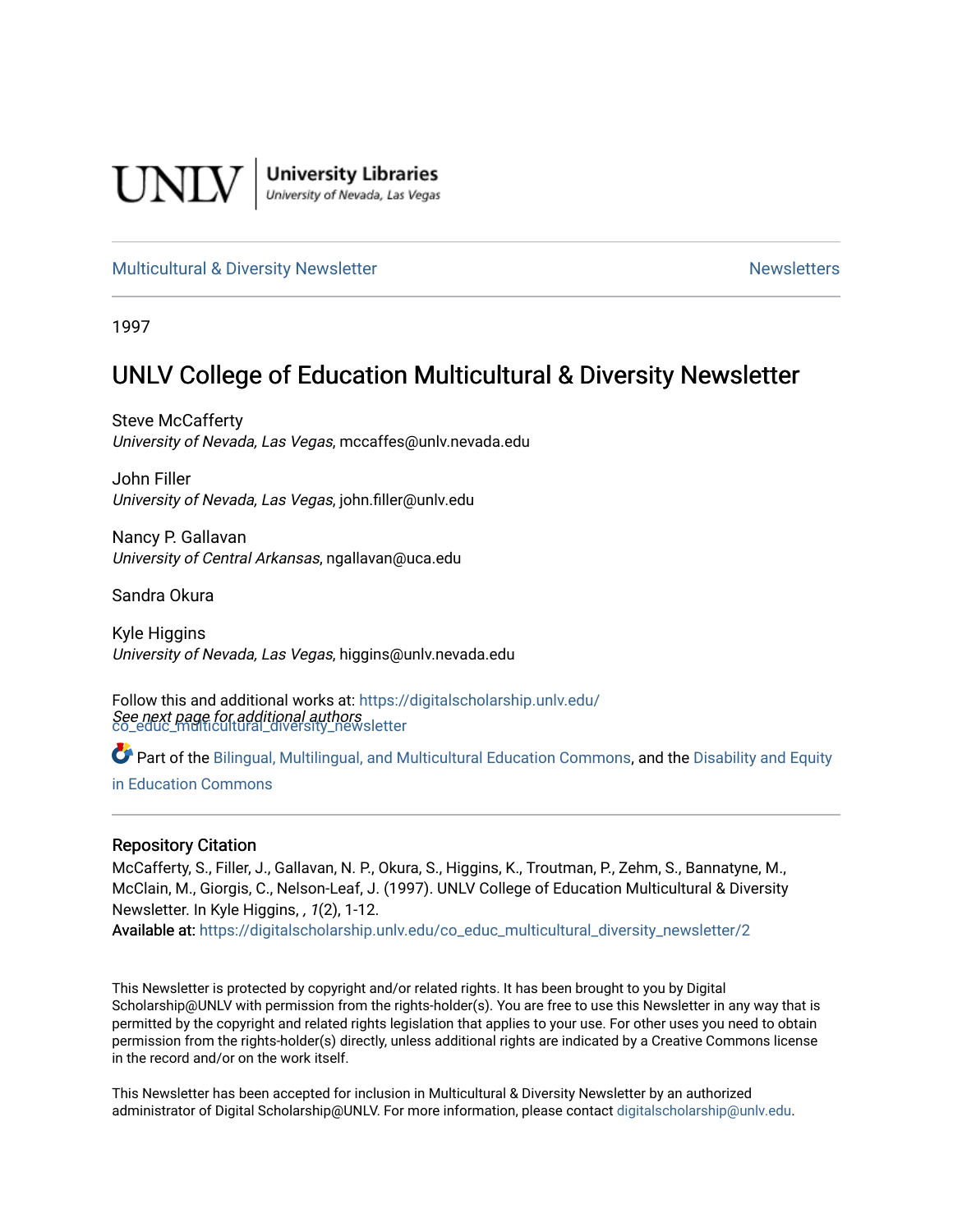#### Authors

Steve McCafferty, John Filler, Nancy P. Gallavan, Sandra Okura, Kyle Higgins, Porter Troutman, Stanley Zehm, Mark Bannatyne, Mildred McClain, Cyndi Giorgis, and Joyce Nelson-Leaf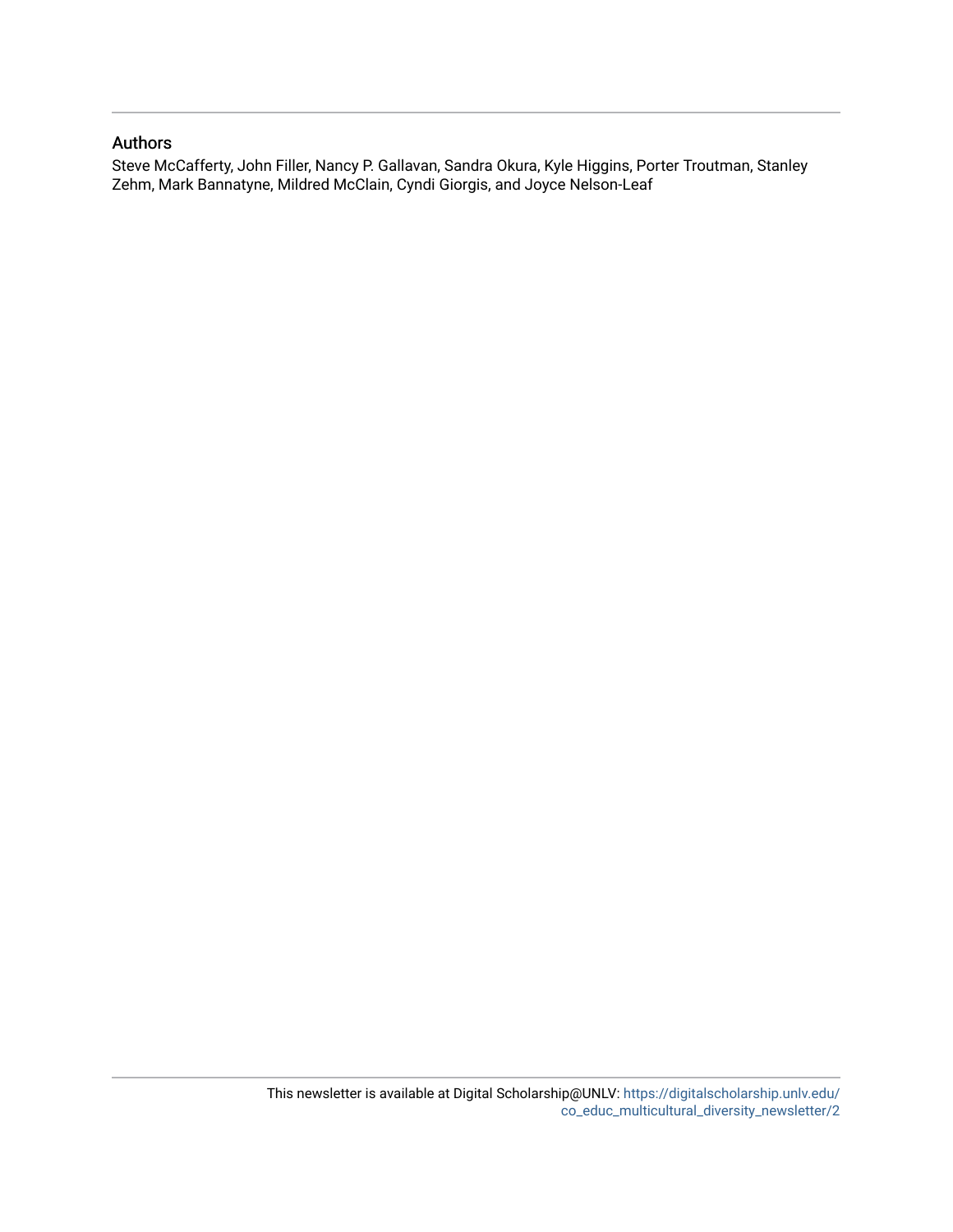

# **UNLV COLLEGE OF EDUCATION Multicultural & Diversity Newsletter**

Published by the Multicultural & Diversity Committee Volume 1 , Issue Number 2, 1997

#### Members of the **Multicultural** & Diversity Committee:

Steve McCafferty, John Filler, Nancy Gallavan, Sandra Okura, Kyle Higgins, Porter Troutman (Co-chair), Stanley Zehm, Mark Bannatyne (Co-chair), Millie McClain, Cyndi Giorgis, and Joyce Nelson-Leaf

Kyle Higgins, Editor

\*\*\*This newsletter is published twice a semester. All contributions are welcome and should be addressed to Kyle Higgins, 895-1102, email: higgins@nevada.edu. \*\*\*

# **TWO HUNDRED TEACHERS ATTEND THE LAS VEGAS MULTICULTURAL CONFERENCE**

•

•

The 14th Annual Las Vegas Multicultural Education Conference sponsored by the Las Vegas Alliance of Black School Educators was held March 6, 7, and 8, 1997, at Jackie Gaughn's Plaza Hotel. More than 200 teachers and administrators from the Clark County School District and across the state of Nevada along with many professors and pre-service teachers from UNLV were in attendance. Opportunities to learn about effective teaching strategies, to view the latest videos, to see artwork created by Clark County School District students, and to enjoy a variety of cultural events were abundant. Keynote addresses were made by Dr. David Whitehorse (Director, Professional Programs, Teacher Education, California State University at San Marcos), Mr. Charles E. Pace (Chautauqua Public Humanities School and Doctoral Student, University of Kentucky) , Mr. Jim Kubik (Nebraska Teacher of the Year and President of the Nebraska State Chapter of NAME), Dr. Sue Fawn Chung (Professor, University of Nevada, Las Vegas), and Dr. Alba Ortiz (Professor, University of Texas at Austin). Presentations were led by many Clark County School District teachers and administrators including Dr. tinda Young and Ms. Karla McComb. Members of the COE Multicultural and Diversity Committee conducting sessions included: Dr. Nancy Gallavan, Dr. Cyndi Giorgis, Dr. Maria Ramirez, and Dr. Porter Troutman, Jr. This threeday event was an overwhelming success!

Next year Dr. Nancy Gallavan from the UNLV College of Education will co-chair the conference with Dr. tinda Young from the Clark County School District. Be sure to look for further information concerning the conference in next fall's Multicultural and Diversity Newsletter. Dr. Gallavan and Dr. Young are already hard at work on the conference and they indicate that the tradition of excellence established by the first fourteen years of this conference will continue .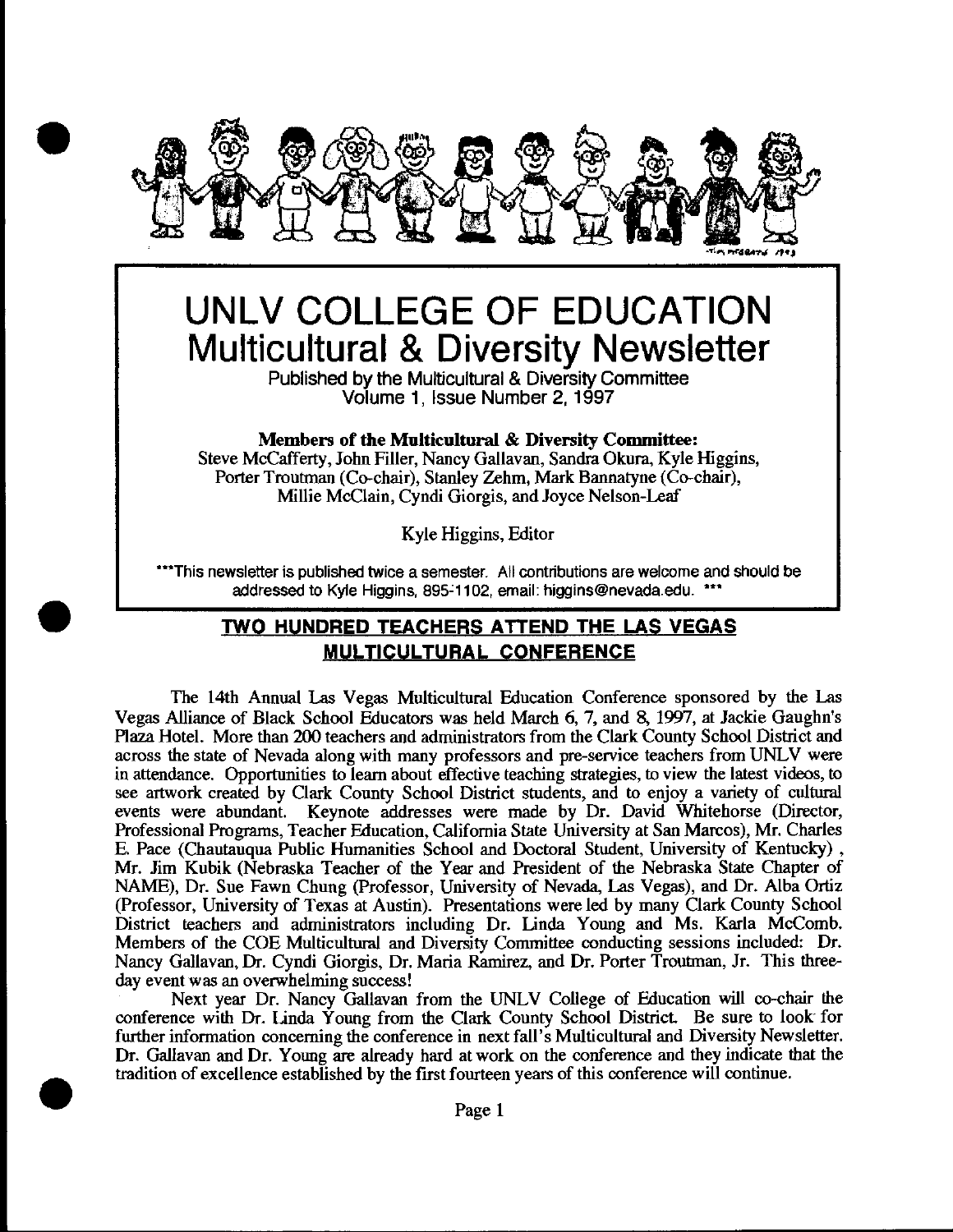#### **INVITED GUEST COLUMN:**

#### **ASSESSMENT OF STUDENTS FROM MULTICULTURAL AND DIVERSE BACKGROUNDS**  by Sherri Strawser and Janice Rollins

•

•

•

The population of students in the schools of today has become increasingly diverse over the last several decades, which, in tum, has created greater challenges for educators than ever before. One of these challenges involves (a) defining clear and relevant educational goals for students from diverse racial, ethnic, or linguistic backgrounds and (b) determining procedures for evaluating whether students have attained their goals. To be able to set goals for students, educators must have accurate information about each student's unique abilities. Thus, whether a teacher is gathering information to set goals or evaluating goal attainment, the process of assessment is inextricably connected with teaching. As individuals plan their activities around goals consistent with their current levels of performance and aspirations; schools are organized around goals developed from age-appropriate and cultural expectations (Fuchs, 1995). Therein lies the major challenge: Which cultural expectations should be used as the point of comparison (or normative standard) for a specific student?

As Sattler (1992) noted, every test contains some elements of a particular culture, or is "culturally loaded" to a degree. Even if test items are translated into a student's native language, the construct the item assesses may not be familiar to students of diverse ethuic backgrounds. Because we all live and interact within a society or cultural environment, the development of an appropriate assessment instrument that is touted to be independent of any "culture" would be difficult to imagine. The search for a "culture-free" assessment is akin to the search for non-fatal death. Therefore, when assessing students from any background, it is important to consider assessments that are more "culturally reduced" than traditional standardized tests. Examples of culturally reduced tests are those that use nonverbal response modes, utilize perceptual and problem-solving abilities, or employ a "test-teach-test" paradigm within a contextualized setting. Tests or assessments that have the greatest potential of cultural bias rely heavily on verbal communication skills, prior exposure to vocabulary, and experiences or skills that are valued by Anglo-American societal norms (e.g., speed on timed items, a persistent approach to difficult items, sharing personal information, etc.).

In an attempt to deal with the issue of bias in the assessment of ethnically diverse students, one may argue that national norms are inappropriate standards to which students' performances should be compared. It would seem beneficial for a student's performance to be compared to other within his or her own racial, ethnic, or cultural group. Although this sounds like a wonderful solution, it would necessitate the development of pluralistic norms. These have been cautioned against because they may further comparisons among ethuic groups and may have little relevance outside a specific geographic area (Sattler, 1992). In addition, as there is no monolithic African-American, Hispanic-American, or Asian-American culture, we cannot assume that every ethnically diverse student experiences his or her ethnicity in the same manner.

Another strategy that has been recommended to deal with the issue of bias in the assessment of ethuically diverse students is to use non-standardized, informal assessment procedures in lieu of normed instruments (Lopez, 1995). These procedures include criterion-referenced tests (CRTs) and curriculum-based assessments (CBAs), and may be referred to as performance-based assessments, authentic assessments, and alternative assessments. Although these assessments may be considered fair because a student's performance is evaluated with reference to progress toward "mastery" of the criterion skill rather than national normative standards, the potential for bias still exists. There are several cautions related to this type of assessment that must be considered when using informal assessments with ethnically diverse students:

1. Substituting "level of mastery" for "percentile rank" may be simply a cosmetic act All informal assessments require the assessment be scored in some manner, and the way that score is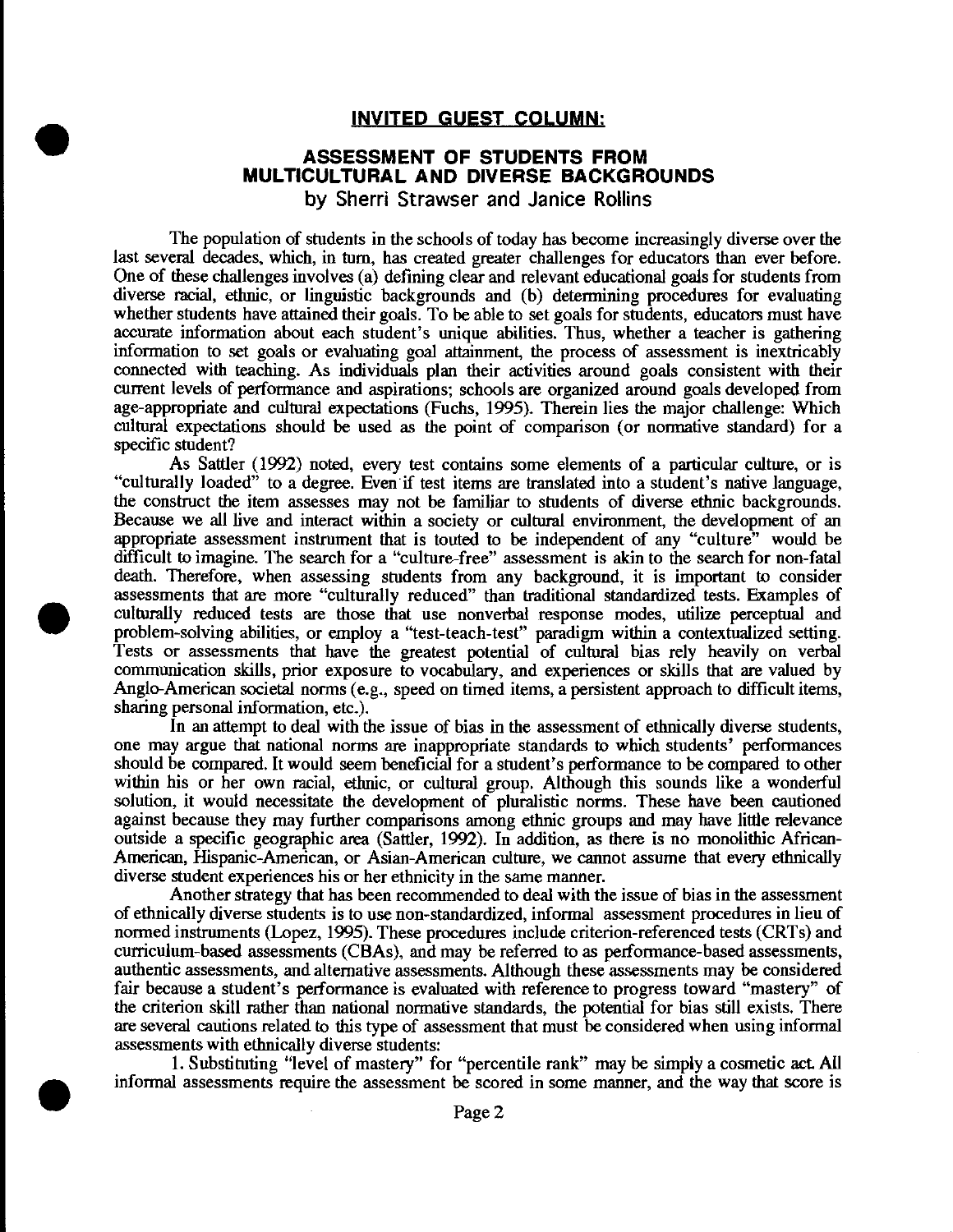reported may rank a student in the same way as a standard score on a formal test.

•

•

•

2. As the view of "average" student performance varies across districts, schools, and classrooms, the level at which mastery is achieved also is not uniformly agreed upon. One district, local school, or instructor may consider mastery to be any performance greater than 80% correct performance, but another may set the level of mastery at 100%.

3. A curriculum-based assessment is only as good as the curriculum on which it's based. If there is a mismatch between the curriculum and the student's individual background, strengths, and weaknesses, any testing strategy that uses the curriculum as the basis for decision making will be biased for that particular student.

4. In spite of less-than-favorable information about the technical adequacy (i.e., reliability and validity) of standardized tests with ethnically diverse students, there is no information available about the technical adequacy of informal assessments.

5. Although informal CRTs can be quite useful for the assessment of academic skills, their applicability to the assessment of cognitive ability and social-emotional functioning is questionable.

Until we can do away with every assessment or test that is biased and make education a "kinder and gentler" place for students from diverse ethnic backgrounds, we must follow current best practices for assessing students of diverse ethnic backgrounds. It is vital to remember that all individuals in an assessment situation come to that setting with their own attitudes, ideas, and views of the situation and the persons with whom they must interact Both the student and the examiner may hold ideas and biases that may interfere with the performance of the student and potentially affect the outcome of a test. Within any assessment situation, we also must recognize that tests are simply tools that can provide educators with bits of information about a student in a specific situation. Alone, they cannot give a complete picture of a human being, but used as part of a collaborative process that collects date with multiple measures from multiple sources and across multiple environments, they can facilitate the process of data collection that is critical to the planning and implementation of appropriate interventions.

#### **REFERENCES**

Fuchs. L. S. (1995). Best practices in defining student goals and outcomes. In A. Thomas & J. Grimes (Eds.) *Best practices in school psychology -Ill* (pp. 539-546). Washington, DC: The National Association of School Psychologists.

Lopez, E. C. ( 1995). Best practices in working with bilingual children. In A. Thomas & J. Grimes (Eds.) *Best practices* in *school psychology- III* (pp. 1111-1121). Washington, DC: The National Association of School Psychologists.

Sattler, J. M. (1992). *Assessment of children: Revised and updated third edition.* San Diego: Author.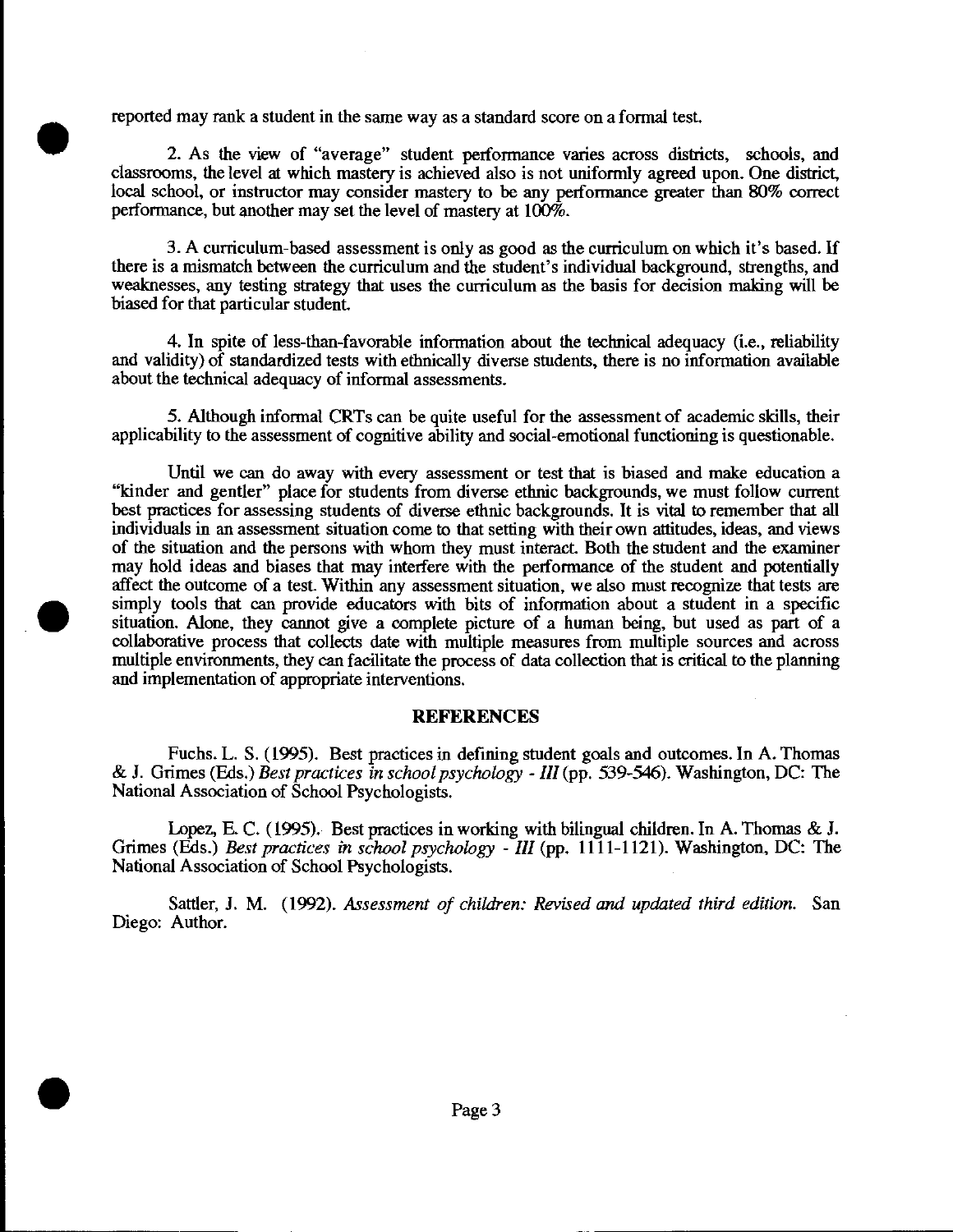## **FURTHER DISTINCTIONS BETWEEN BILINGUAL AND ESL PROGRAMS**

by Steve McCafferty and Maria Ramirez

•

•

•

The first column explained some basic<br>differences between bilingual and ESL between bilingual programs. This column further elaborates on these differences and discusses related elements with regard to second language acquisition and/or learning as well.

Essentially, bilingual programs consist of a transitional or maintenance curriculum. A major feature affecting the student's attainment of academic achievement and English language proficiency rests with the use of the student's primary language for instruction and concept<br>development. Because transitional programs Because transitional programs. increase instruction in English each year while diminishing use of Ll, students gradually lose their first language generally resulting in subtractive bilingualism. Although this might appear desirable, it does not necessarily lead to English language proficiency or gradeequivalent academic achievement since reaching the threshold of primary language skills is essential for similar proficiency in English.

A second major distinction between transitional and maintenance programs deals with the length of time second language students spend receiving instruction in the first language. In the U.S., most second language students are exited from transitional programs within one to three years. Further, and of equal relevance, most bilingual programs in the U.S. are of a transitional type. Students who are exited are placed in mainstream classes with native-English speakers where instruction is provided only in English. The English language learners, even after three years of bilingual instruction, are not ready to receive instruction solely in English. Even though their English sounds like that of their native-English speaking peers, they do not possess the same level or type of English language proficiency.

Consider a student who has studied a foreign language for three years. Does the student have sufficient proficiency in the new language to function socially or compete academically with native-speakers after three years of foreign language study? Those who have studied a foreign language know the

answer and while the analogy appears equivalent, it is not.

By comparison, maintenance programs use the student's primary language and English whether by differentiation or equalization for instruction. These programs do not exit second language students until the end of elementary, typically ftfth or sixth grade. The benefits of attaining the threshold in the primary language permit similar proficiency in English while the literacy developed in the first language transfers to English. There is no academic or English language proficiency cost in the development of bilingualism in students as a result of participating in a maintenance program.

It is also important to continue to further<br>uish between bilingual and ESL distinguish programs as these two do overlap in ways but there are also critical distinctions between them. One of the most salient of these, and what will be the subject of the remainder of this column, relates to the age of students. ESL programs by and large apply to older children and adults. Younger children essentially develop two first languages simultaneously, relying on a largely biological predisposition to "pick up" the underlying structure. Older children and adults, on the other hand, rely to an increasingly greater extent on knowledge of the first language and other cognitive systems in their approach to learning English as the biological predisposition for language acquisition in general diminishes over time.

This is not to say that instructional practices with regard to the English language component of bilingual programs are largely different from ESL classrooms. However in general, younger children are not explicitly taught linguistic form as this element is, for the most part, relegated to the underlying processes of language acquisition that are biologically based. In the case of older children and adults, linguistic structure can be a valuable tool for gaining proficiency.

Because of the interaction of age and language learning, a real danger lies in the mainstreaming of young children, as they may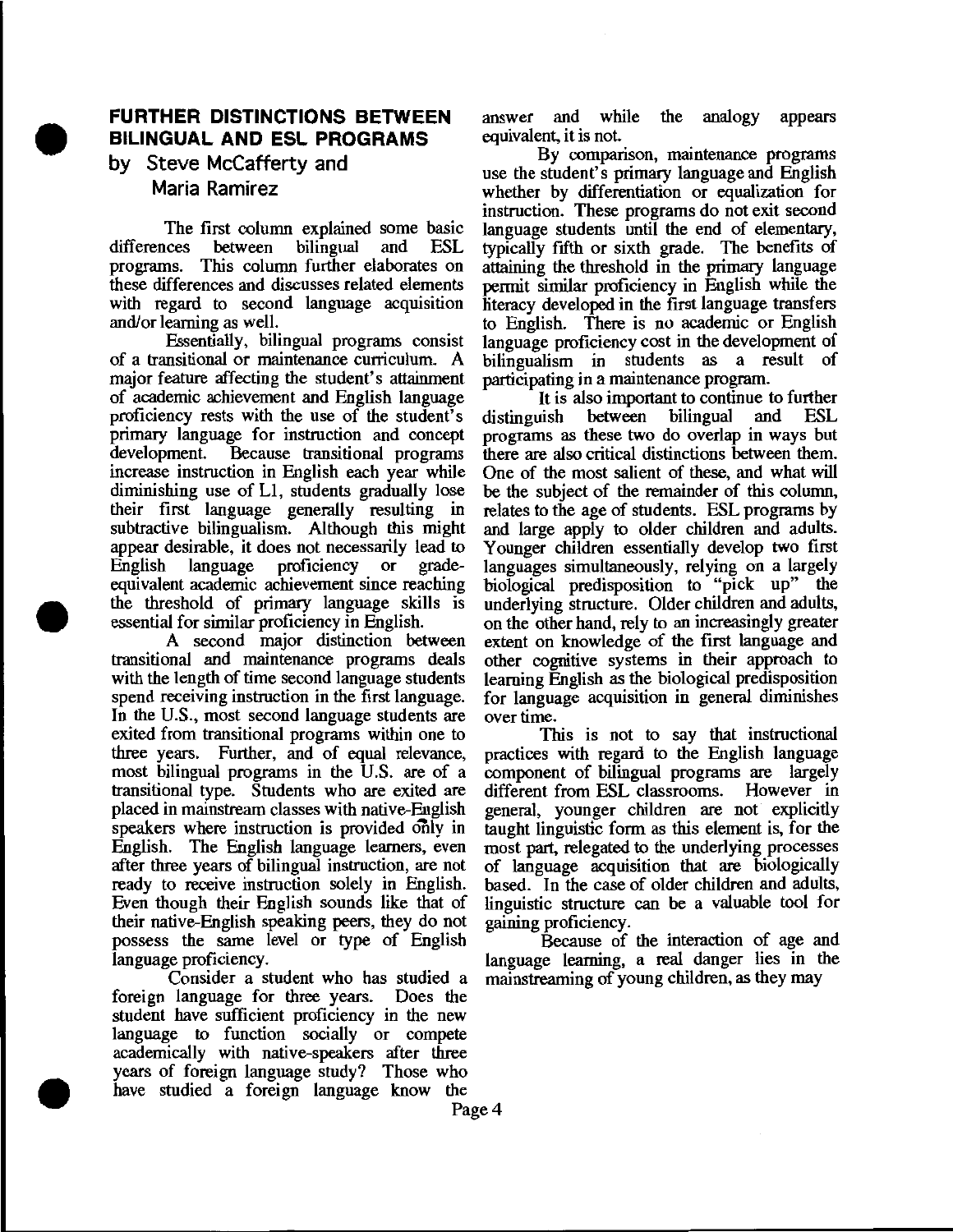ultimately end up as older children and adults with no established language system - either in the first language or English. Considering the extent to which our ability to conceptualize the world relies on language, this road can lead to truly disastrous consequences. It is certainly these children, whether they are in elementary school or at a later stage in the system, that are most at risk among students in second language programs, and as a consequence, they need whatever attention we can provide.

## **WHAT TEACHER EDUCATORS NEED TO KNOW ABOUT TEACHING PEOPLE WITH DISABILITIES**

**by Stanley Zehm** 

•

•

•

In the first issue of our Newsletter, we shared with you the mission statement drafted by the College of Education Multicultural and Diversity Committee. We again invite each of you, our UNLV, COE, and CCSD colleagues to share your suggestions for revision of this work in progress so that it may fully emerge into a common vision that directs our attitudes, decisions and practices for preparing teachers for our nation's schools. Central to this drafted mission statement is the belief of the members of our Committee that excellence at any level in education, be it elementary or secondary, undergraduate or postgraduate, cannot be achieved unless educational access and equity are available to everyone who enters our schools.

This belief statement is then followed by a short list intended to suggest a few of those who we believe must not only have the doors opened to them, but be invited to become full members of our schools. As you review this list, you may want to suggest that others be included whom we may have inadvertently left uninvited. This was the intention of our parenthetical *(but not limited to* ) statement.

There is one group of individuals on this list who are the focus of my present column, people with disabilities. When I first began serving as a superintendent of a suburban school district in Washington State, I spent time each week observing in all of our elementary and secondary schools. On several occasions, I noticed a small group of students walking in the

halls. They were not being disruptive, but they were not in class either. Several hours later, I saw many of these same students exit one classroom and begin again to wander the halls to another destination unknown. This time I took the occasion to inqnire of the teacher whose room these nomads had just departed, "where are your students going who just left your classroom?"

"Those are not my students!", this fourth grade teacher responded emphatically.<br>"Well," I asked, trying to underst

I asked, trying to understand what was going on here, "whose students are they and what were they doing in your classroom?" She then let me know that these students had learning disabilities. They belonged to special education, she told me, and were being mainstreamed into her classroom against her will. Subsequently, I discovered that these students were labeled with a plethora of derisive names such as "short bus kids", "bottom stanine students", and "sub-zero learners". It became clear to me that many people with disabilities in our schools do not enjoy educational equity nor access to excellence in education.

Now that I have resumed my career as a teacher educator, I am convinced that those of us who prepare general education classroom teachers, into whose classrooms many students with disabilities will be mainstreamed, must update our knowledge, skills, and attitudes. The purpose of this needed faculty updating should be aimed at assisting all teacher educators to provide preservice and inservice teachers with the preparation and support they will need to make their classrooms places where students with disabilities are invited to excel, learn, and find their true potentials.

To help us begin this process of faculty development, I have asked our colleague, Tom Pierce, to share with us a few recommendations of what he feels teacher educators need to be aware of in order to be more successful in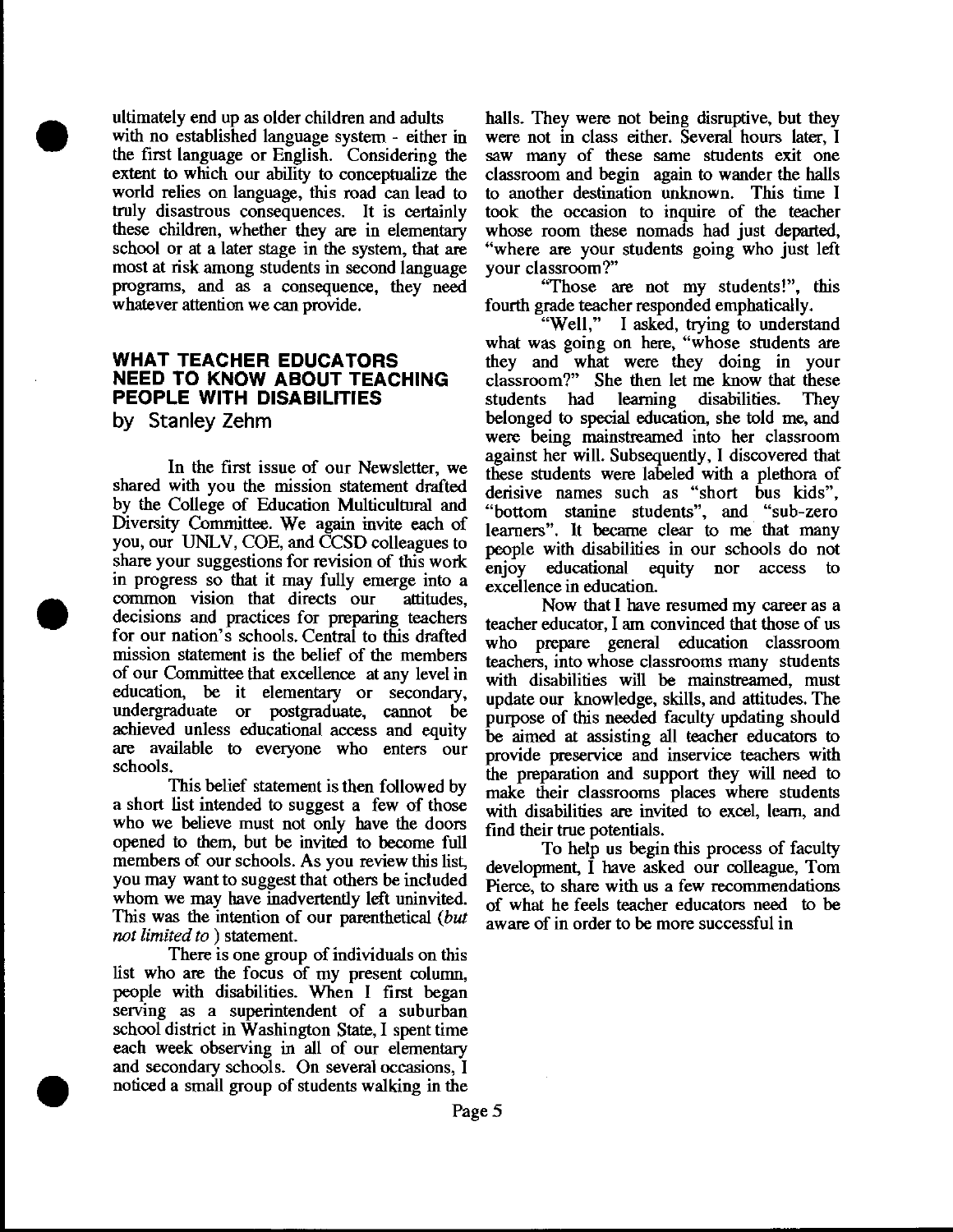providing educational equity to people with disabilities.

His clear and specific recommendations follow:

•

•

•

1.) Avoid viewing students with disabilities as separate group.

2.) Don't prevent students from receiving meaningful opportunities to participate in their homes, communities, and schools just because they may need to be treated in some "special" way.

3.) Know that educational equity can never be accomplished if we do not understand that the inequity is a direct result of attitudes based on ignorance.

4.) Require our students and ourselves to know the laws surrounding special education. Knowledge is power and with this power we can support the learning of ALL our children.

5.) Dialogue with your students about the strength's those people with different abilities bring to our lives, rather than what difficulties they present.

6.) Finally, understand that special education is not a search for a "cure" for people with disabilities. It is a complex set of strategies, accommodations, and services delivered to people in our schools or communities. Our job is to learn and discover appropriate support systems so those with varying ability levels can enjoy a meaningful life.

#### Thanks, Tom!

#### INCLUSION ISSUES: **QUESTIONS** FREQUENT

by John Filler

I would like to begin my column by thanking those of you in the College of Education who submitted questions to me concerning the inclusion of students with disabilities. I will answer three of them in this issue. Please keep asking questions!

QUESTION ONE: What is the appropriate general education class for, say a 12 year old student with mental retardation who is "functioning" at a third

#### grade level? A 6th grade class or a 3rd grade class?

This is a frequent question. It really strikes at our notions of what we mean by the term "peer". To answer it we need to examine what the purpose of having a student like the one described in the question in a general education classroom. From her (or his) education classroom. perspective one primary goal is to acquire skills and learn behaviors that are closer to those expected of a 12 year old. Since typical 12 year old students are more likely to be found in a 6th grade class than in a 3rd grade class then it would appear obvious that the 6th grade class is the one in which to include our student. The term "peer" refers to chronological age not developmental level.

#### QUESTION TWO: Wait a minute! Doesn't "developmentally appropriate" at least imply that we should place students with their "developmental" peers?

No. The developmentally appropriate model is a 12 year old. The "models" provided by typically developing 9 year old students are not "appropriate" for a 12 year old and the fact that the 12 year old in question has mental retardation makes the behaviors that they are likely to present even less appropriate. The phrase "developmentally appropriate" should, according to the National Association for the Education of Young Children, be a matter of "individual" interpretation. To surround a 12 year old with peers who function at her developmental level will, in all likelihood, actnally reinforce skills and behaviors that are the very targets for remediation.

#### QUESTION THREE: What is the most difficult student to "include".

That's easy. The one who doesn't want to be included. Odds are that he is not the one who is eligible for special education.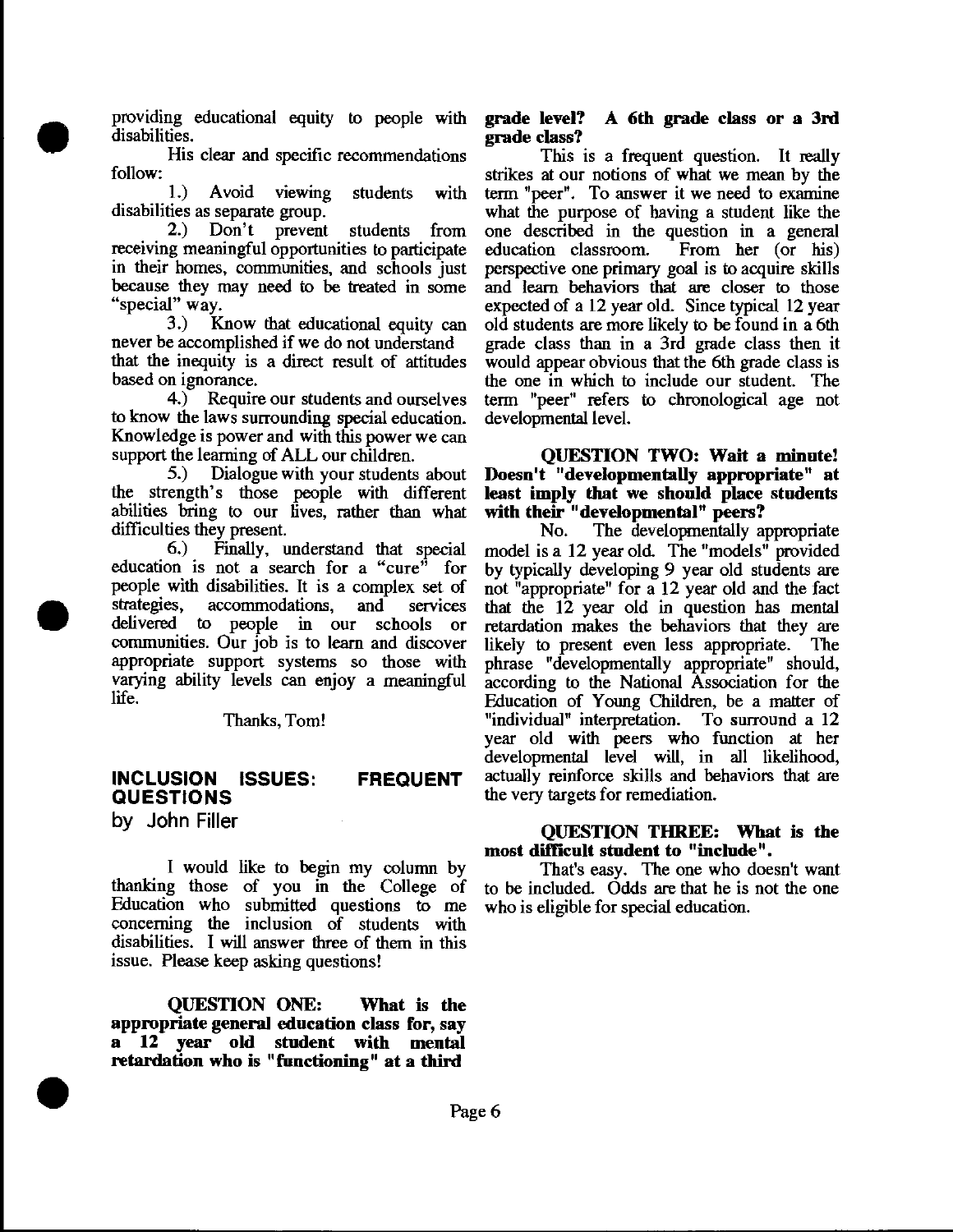

•

•

#### **CONNECTING CULTURES THROUGH STORIES: THE UNION OF POETRY AND ART**

**by Cyndi Giorgis** 

There are many parallels between poetry and art. The meaning of a piece of poetry or art is communicated by suggestion, by indirection, by what is not said. Both poetry and art tug at the emotions and each "reader" uses their past experiences as a basis for interpretation: Many critics in the world of both art and hterature indicate that it is difficult to articulate the emotional impact that the work has had on an individnal. The books presented below have built upon this idea by taking a poem or selection of poetry and coupling it with exquisite expressions of art.

The universal theme of love crosses all cultures. *Love Letters* by Arnold Adoff makes creative use of word arrangements to keep readers' interest. The poetry itself ranges from the surprising and energetic to poignant reminiscence of love. lisa Desimini imaginatively and delightfully illustrates each poem through mixed media that includes such collage as a teacher wearing a crown, floating above the classroom. Perhaps the most striking illustration is the one on the jacket front featuring a white-feathered bird against a brilliant blue sky.

The single illustrated poem format being published is an excellent way to introduce students to poetry in a less threatening manner. *Harlem* by Walter Dean Myers calls to life the deep, rich, and hope-filled history of this community. Artist Christopher Myers' collage art resonates with feeling while telling a tale all its own. Words and pictures together connect readers of all ages to the spirit of Harlem and its music, art, literature and everyday life. An excellent book to accompany this would be Langston Hughes', *The Block*. This elegantly designed compilation of poetry contains bold graphics and arresting color and is as vibrant as its subject. Romare Bearden's six-panel collage tribute to Harlem offers new insights and awakens an awareness of the roots from which the inspiration of poetry and art flows. An introduction by Bill Cosby provides a personal perspective of Bearden and his art.

Illustrated with color reproductions of

paintings by various artists, *The Tree is Older Than You Are:* A *Bilingual Gathering of Poems* arui *Stories from Mexico with Paintings by Mexican Artists* is an extensive anthology compiled by Naomi Shihab Nye. The vibrant words and pictures convey the buoyancy of the. Mexican spirit while dealing with topics such as people, earth, and animals. The collection also includes a number of brief prose segments and stories, some of which originated with the Mayan peoples of the country. The writing appears first in Spanish and then in their English translations. Many full and half-page paintings, all rendered by Mexican artists, are interspersed throughout the text. Executed in a variety of media, they are a powerful reflection of the fanciful and light -filled imagery so prevalent in the writing. This bountiful and joyous collection offers much to appreciate. Notes about contributing artists, authors and translators are found in the back of the book.

Younger children will enjoy the poetry found in *Confetti: Poems for Children* by Pat Mora. This joyful and spirited collection of poems celebrates the vivid landscape of the Southwest as seen through the eyes of a young Mexican-American girl who lives there. The language of the poetry resounds with the harmony of both English and Spanish and illustrates the power of a child's imagination and pride. The colorful, acrylic paintings by Enrique 0. Sanchez extends the magic and meaning of each poem. A glossary of Spanish words is included. A wonderful book that will capture young readers attention through the poetic

language and fluid illustrations.<br>Minfong Ho explains in her introduction to *Maples in the Mist* that she selected and translated poems traditionally taught to Chinesespeaking children because she wished to teach them to her own American children: "My mother recited these poems when she was a child, as had her parents and grandparents before her for more than a thousand years." This result is an illustrated collection of sixteen short poems written in China during the Tang Dynasty (618-907 A.D.). Illustrators Jean and Mou-sien Tseng explain in another note that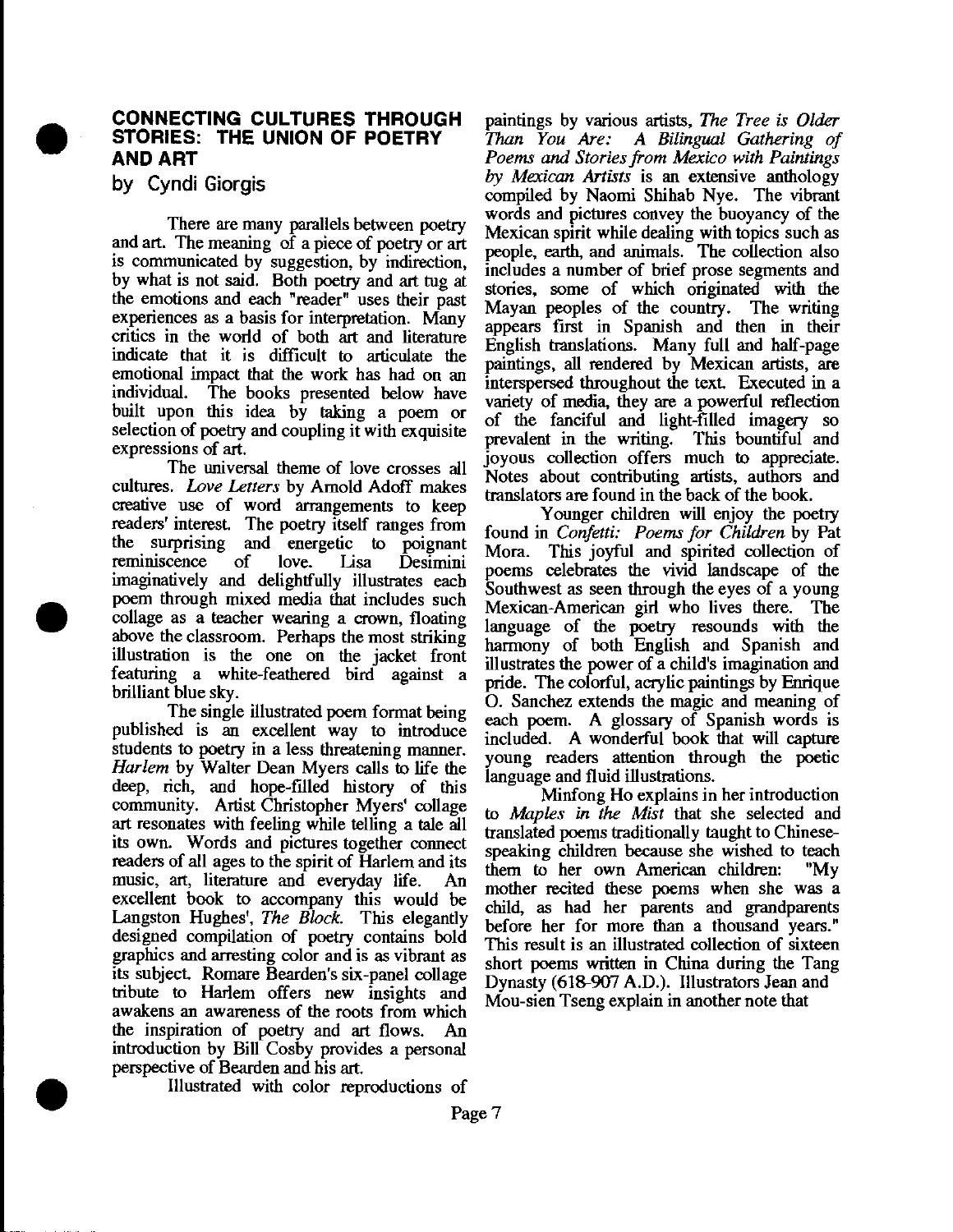"readers of all cultures will find the beauty in these poems that we feel each time we read<br>them." The paintings they have created are The paintings they have created are strikingly attentive to the poems. The basic elements of traditional Chinese landscape painting also appear in the artwork--mountains, rivers, houses, boats, travelers, and so on--and the brushwork and perspective derive from a long tradition. This volume of poems is a successful example of contemporary picture book design and the clarity and brightness of the watercolor paintings gives them an appealing vigor.

•

•

•

Many American Indian authors are writing about the struggles of living in two cultures. Shonto Begay addresses the issues of balance and harmony through his art and poetry<br>in Navajo: Visions and Voices Across the in *Navajo: Visions and Voices Across the Mesa.* Stories of ancient people, people's relationships with nature, and descriptions of lands and lifestyles are heard in Begay's poetry through not only his voice but the voices of those who have taught him through the years. Drawing from the past, Begay acknowledges the oneness of all that is within nature. These teachings conveyed through voices and visions, help maintain harmony for American Indians who live in our contemporary technological society. Begay's evocative acrylic paintings are done in a series of small brush strokes. The use of warm contrasting colors extends the expressive nature of his poetry.

Poetry should be shared with children and adolescents on a daily basis. Students will gain an appreciation of poetry and art by experiencing both in an environment that supports the emotional appeal and impact felt by the reader and/or listener who is free to respond on a personal level.

#### Books Cited:

Adoff, A. (1997). *Love letters.* Ill. by L. Desimini. New York: Scholastic. Unpaged. ISBN 0-590-48478-8.

Begay, S. (1995). *Navajo: Visions* and voices across the mesa. New York: Scholastic. 48 pp. ISBN 0-590-46153-2.

Ho, M., Translator. (1996). *Maples in the mist: Children's poems from the Tang Dynasty.* Ill. by J. & M. Tseng. New York: Lothrop, Lee & Shepard. Unpaged. ISBN 0- 688-12044-X .

Hughes, L. (1995). The *Block.* Ill. by R. Bearden. New York: Viking. 32 pp. ISBN. 0-670-86501-X.

Mora, P. (1996). *Confetti: Poems for children.* Ill. by E. Sanchez. New York: Lee  $\&$ Low. Unpaged. ISBN 1-880000-25-3.

Myers, W. D. (1997). Harlem. Ill. by C. Myers. New York: Scholastic. Unpaged. ISBN 0-590-54640-7.

Nye, N. S., Selector. (1995). *The tree is older than you are: A bilingual gathering of poems* and *stories from Mexico with paintings by Mexican artists.* New York: Simon & Schuster. 112 pp. ISBN 0-689-80297-8.

# **SUGGESTED MULTICULTURAL INFUSION ACTIVITIES**

# by Nancy Gallavan, Sandra Okura, and Porter Troutman, Jr.

Effective classroom teaching requires teachers to relate course content to the cultural<br>backgrounds of their students. Likewise, backgrounds of their students. teaching strategies that consider the behavioral and communication norms held by individual students will prompt greater student involvement and achievement. Respecting the diverse cultural integrity of their students helps teachers to unify the learning by integrating disciplines and cultures while motivating their students by engaging them in a variety of relevant and meaningful learning experiences.

Awareness of course content and attention to one's teaching strategies describe culturally responsive pedagogy. Four steps promoting culturally responsive pedagogy include: (1) adjusting the teacher's attitude; (2) developing and practicing positive relationships; (3) enhancing understanding of content; and  $\overline{(4)}$ assuring learning and achievement through alternative and authentic assessments.

The first step toward inclusion or culturally responsive pedagogy involves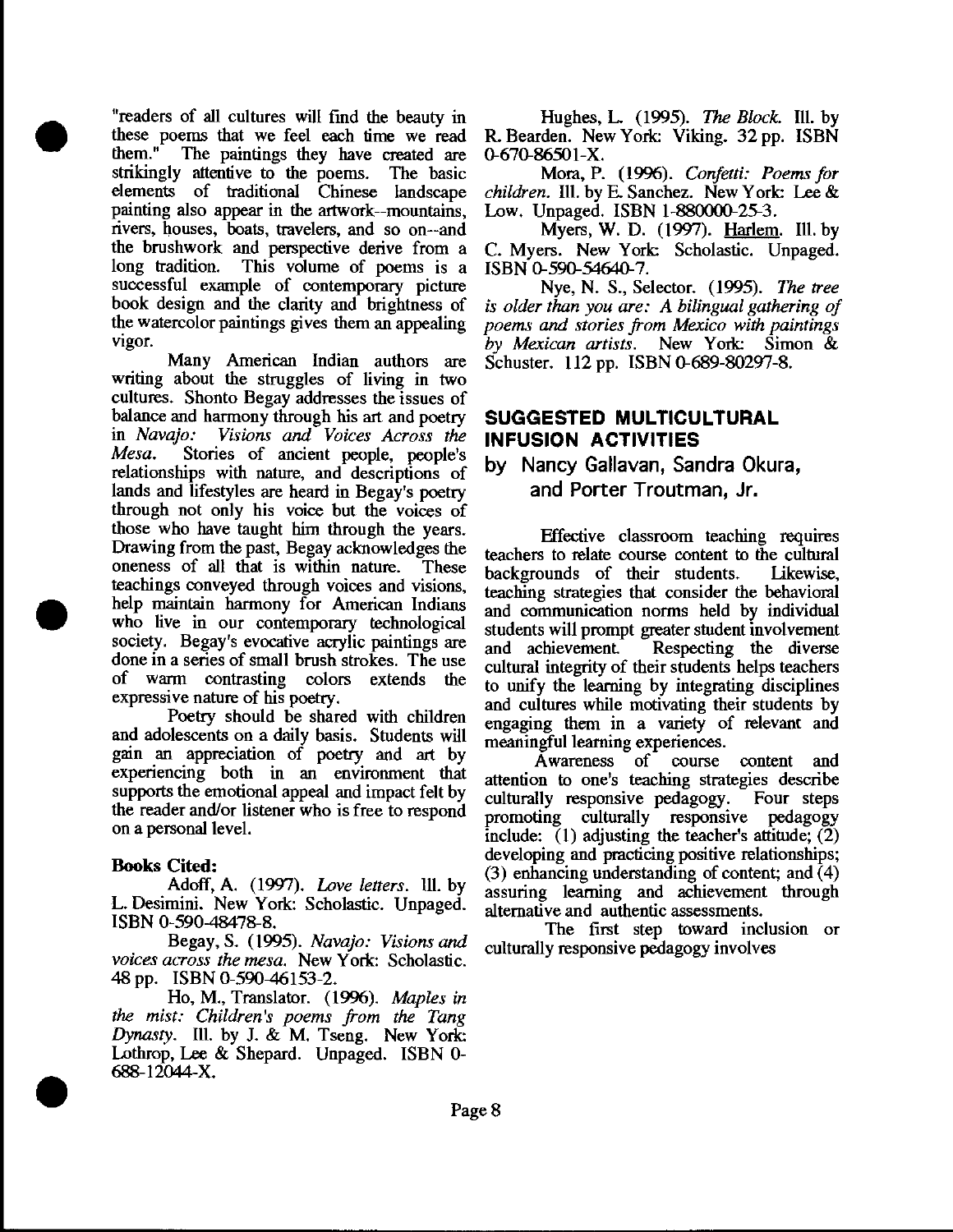adjusting the teacher's attitude. Teachers must shift or realign their thinking in regard to their course content and their teaching strategies to emphasize the human experience related to what is to be learned and how it is being communicated. Teachers must consider the relationship of the course content to the prior knowledge, various experiences, and multiple perspectives brought by their students. All students must be treated equitably; everyone must be offered the invitation for identifying curriculum and practices that succeed and/or All must work together to overcome barriers. Some effective approaches include cooperative learning, writing groups, peer teaching, focus groups, and openly reframing the knowledge.

•

•

•

A second step toward effective inclusion focuses upon developing and practicing positive Teachers should encourage students to make choices in content and assessment methods based on each student's personal experiences, values, needs, and strengths. Only the teacher who has established an inclusive attitude with an open, cooperative approach will find this second step comfortable when interacting as well as advising culturally diverse students effectively.

The third step helps teachers to enhance a student's understanding of the course content Teachers must provide challenging and valuable learning experiences involving higher order thinking and critical inquiry while connecting the learning and providing relevance to realworld issues. Cultural awareness and knowledge including current events, language, and traditions can promote greater pedagogical success. Additional activities include critical questioning asked of all students equitably, equal delving and wait time modeled and<br>reinforced by all adults, whole group reinforced by all adults, investigations of definitions and processes, guided reciprocal peer questioning techniques, group decision-making, simulations, experiments, and case studies methods of investigation.

The fourth step asks teachers to assure increased student achievement and competence. Teachers must link the assessment processes to each student's world by checking the student's frame of reference and individual values. Teachers are encouraged to seek multiple ways

for students to represent their knowledge and skills while exploring alternative and authentic assessment tasks such as portfolios and selfassessment. Checking progress at different points of time rather than waiting until the final completion of a course or project promotes more opportunities for feedback, improvement, and success. When the learning relates to the students' real-world experiences, the results generate genuine social action outcomes. Students will feel that they have ownership and responsibility in their schools and communities, and that they do make a difference.

Culturally responsive pedagogy relies upon engaging students in relevant, meaningful, and valued learning experiences that build upon an individual's knowledge and experiences. Students are more likely to be intrinsically motivated and successful through challenging yet rewarding events that allow them opportunities to design their own learning, ask their own questions, take responsibility for their progress and development, and be assessed in ways that demonstrate their individual accomplishments.

## **SUCCESSFUL INCLUSION BEGINS WITH OPPORTUNITIES TO LEARN**  by John Filler

Individualizing is a "fact of life" for today's teachers, whether or not they teach special education students. Yet one of the most prevalent misconceptions regarding inclusion is that all special education students who are in general education classrooms, even the student with severe mental retardation, will have to learn the same content as their peers. Placing students who may be eligible for special education and related services in the general education classroom does not mean that they are, necessarily, expected to master the same content as their peers. Quite often teachers will have to adapt the existing curriculum to fit the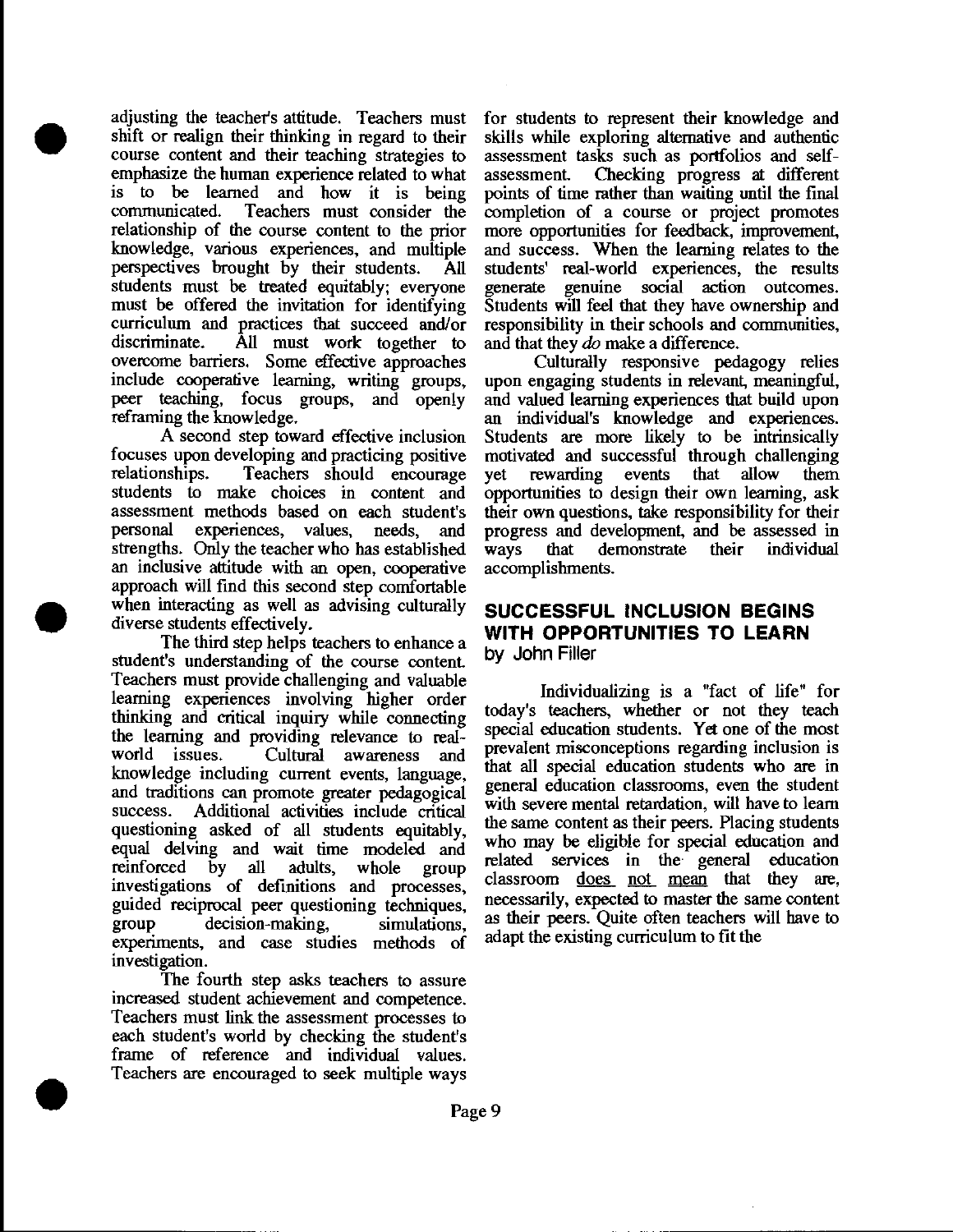developmental level, learning style, sensory-

•

•

•

motor abilities and/or behavioral characteristics of students with disabilities.

The process of adapting to meet the needs of a student with disabilities *begins* with a clear understanding of exactly what the goals are for each aspect of the general education curriculum. We need to have at least a general appreciation for the range of opportunities for learning inherent in each activity. It is helpful to begin by constructing a simple schedule of what occurs throughout the day, from start to finish. For example, in a kindergarten class, students might arrive at, say 8:50 in the morning, they then remove their coats etc. and put their "things" away in the appropriate place. At 9:00 am Opening Group begins and lasts until approximately 9:15 am and so on until the students leave.

You can use the schedule of activities to construct what has been referred to as an "Activity Matrix" (Fox & Williams, 1991). Begin by taking a sheet of paper 81/2" by 11" and turning it lengthwise. Write the daily activities across the top and then, by drawing vertical lines, make a series of columns, one for each activity. Now down the left side of the paper write the instructional objectives for the child with disabilities. How do you know what they are? They are in the child's IEP (Individualized Educational Program), a written document that describes the needs of the child including his or her educational goals and objectives. Ask the child's Special Education teacher or parent to share them if you have not already been given a copy of the IEP. Draw horizontal lines across the paper to make a row for each objective in the IEP. The effect will be to have created a series of boxes, formed by the intersecting lines, out from each objective and under each activity.

Assume, again since I my area is Early Childhood, that we are dealing with a typical kindergarten class. Now read the first objective for the student and look at the first activity (Arrival). Ask yourself, "Does Arrival present an opportunity to address this objective?". Let's say, just for the purpose of discussion, that the first objective is from the "Social Skills/Self-Help" domain and it is "Tommy will hang up his clothes." Does "Arrival" (i.e., coming into the room, hanging up coat, putting backpack in

cubby and going to table) present any opportunities for Tommy to practice hanging up his clothes? Of course, that is a natural subactivity involved in "arrival" so place an "X" in the box out from it and under "Arrival" to indicate that there is a naturally occurring opportunity to practice the skills involved in "hanging up" during this activity. What about the next activity? Does "Opening Group" provide an opportunity to work on hanging up clothes? No, probably not, so leave that box blank and look across the page, still on the row for the first objective, to the next activity. Does it present any natural opportunities to practice hanging up clothes, and so on for all activities. Then drop down and do the same thing for the next objective, and the next until you have examined each activity in terms of it's potential for each of Tommy's objectives. Those with high potential will have Xs in the boxes under them, those with little or no potential will have either none or very few. Now scanning the form and looking at all of the boxes with Xs will give you an idea of how many opportunities there actually are to address the needs of the special education student. It will also provide you with a sense of when it is important to have the student in class and when it may be less important that he be there (a good time to schedule a service that needs to be provided in a different setting).

Of course to turn an opportunity for learning into reality may require adaptation. In the future we will examine specific strategies for adapting activities to make them more relevant to the needs of children with disabilities. In the meantime, you might try developing an Activity Matrix or ask some of the students in one of your classes to develop one for one of their students. It need not be for a student that has an IEP. It can be very useful (and revealing) to construct one for any student. The only requirement is that you have a good understanding of her/his educational needs and you know the class activity schedule.

#### **References**

Fox, T. J., & Williams, W. (1991). *Implementing best practices for all students in their local school.* Burlington, VT: Center for Developmental Disabilities, The University of Vermont.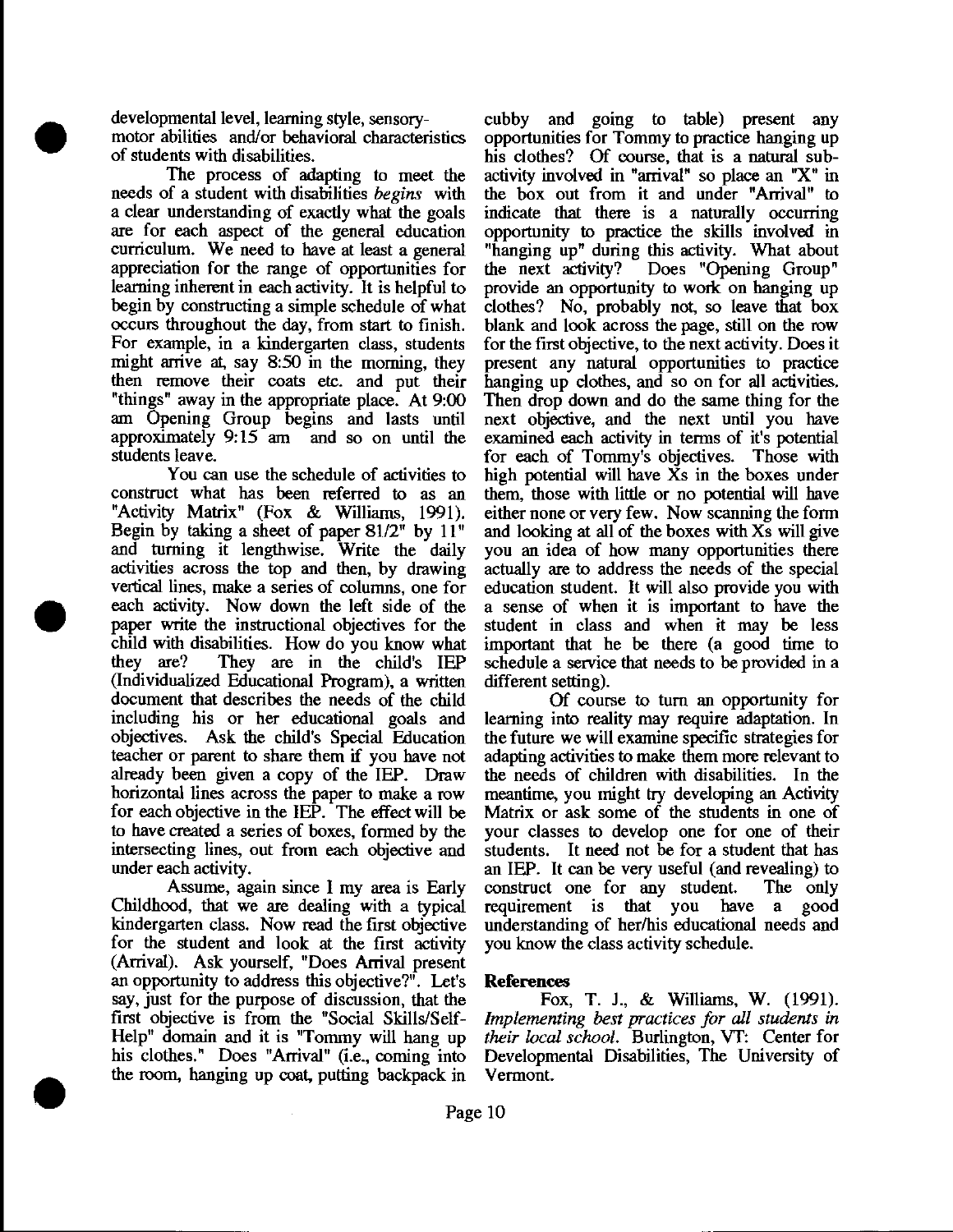

•

•

# **SEXUAL HARASSMENT IN SCHOOLS**

by Joyce **Nelson-Leaf** 

I was playing the role of the teacher in a mock classroom to model the interaction of higher level questioning on one of my recent GESA training treks North of here. The topic of my mini-teach was sexual harassment which related to an in-service I knew that these rural teachers had received a few weeks before. Varying the questioning techniques, I queried, "What is *quid pro quo* sexual harassment?" "Can you explain in your own words hostile environment sexual harassment?" "Describe the apparent contradictions between *Franklin v. Gwirmett County Public Schools* and *Rowinsky v.Bryan Independent School District.* " They responded in disbelief, "We didn't learn anything about *quid pro quo."* "He didn't tell us anything about court cases." "All he told us about was our district policy." "It was a real waste of time."

At least they have a district policy. At least they were in-serviced on it. So many other schools and districts around the nation may have an employee policy with accompanying video/in-service but when it comes to the issue of student to student sexual harassment, they refer to the ostrich for guidance. This is a big mistake. It will not go away and it could cost them money. Students who suffer from sexual harassment in schools may collect damages thanks to the *Franklin v. Gwinnett County Public Schools, 503 U.S. 60 ( 1992)* case. The school/district could be held liable if they knew or should have known about the harassment *(Rosa* H. *v. San Elizario Independent School District,* 887F. Supp. 140 [ 1995] and Office of Civil Rights Draft Guidance (Thompson Group, 1966). It is due to this liability, a couple of major studies, and the media that this issue is at the forefront for schools today. In 1993, Wellesley College Center for Research on Women through a *Seventeen Magazine* survey found that 96% of harassment is student on student. Only 4% of the harassment was by their adult educators. The report added that a shocking 94% of sexual harassment in schools happens in the classroom with others present *(Stein, Marshall and Tropp, 1993* ). In a 1993

report of a study funded by the American Association for University Women, it was found that 83% of all females and 60% of all males reported having been sexually harassed in school *(American Association for University Women, 1993* ). Furthermore, the results of a study reported in *American Education Research Journal* (1996) showed that students who have been harassed have also harassed others at school. These statistics alone indicate a need for giving sexual harassment some serious attention at all grade levels and especially early in a student's educational career. The bullying and inappropriate behaviors that may be excused in early education may lead to harassment and other forms of violence later.

It is critical to educate the total school community about sexual harassment and the school's grievance procedures. There are now some outstanding curricula to use with upper elementary through high school students; *Flirting or Hurting?* (1994) and *Bullyproof*  (1996) are two examples. Assertiveness training should also be included. There is curricula currently being developed to use with young children.

If a school educates everyone on the issue of sexual harassment, they have a policy (or grievance procedures) written in language understandable to those it addresses, they have disseminated information about it through fliers or posters and shown that they have done everything they can to prevent it, it is very unlikely that they will be found liable in the event that it occurs. This is addressed in *Gary v. wng,* 59 F.3d 1391 (D.C. Cir. 1995). The Office of Civil Rights Guidance applies this same ruling to schools (Thompson Publishing

Group, 1996). The Office of Civil Rights ultimately handles complaints. With more proactive measures in schools, they may see fewer cases. Schools can save money from costly out-ofcourt settlements and court cases. By including basic information and curricula about sexual harassment in schools in pre-service education, forthcoming teachers will not be in such a quandary as to what they should do to handle the problem or in understanding their rights. After all, they can be sexually harassed by their students too. Sexual harassment can be male to male, female to female, male to female, female to